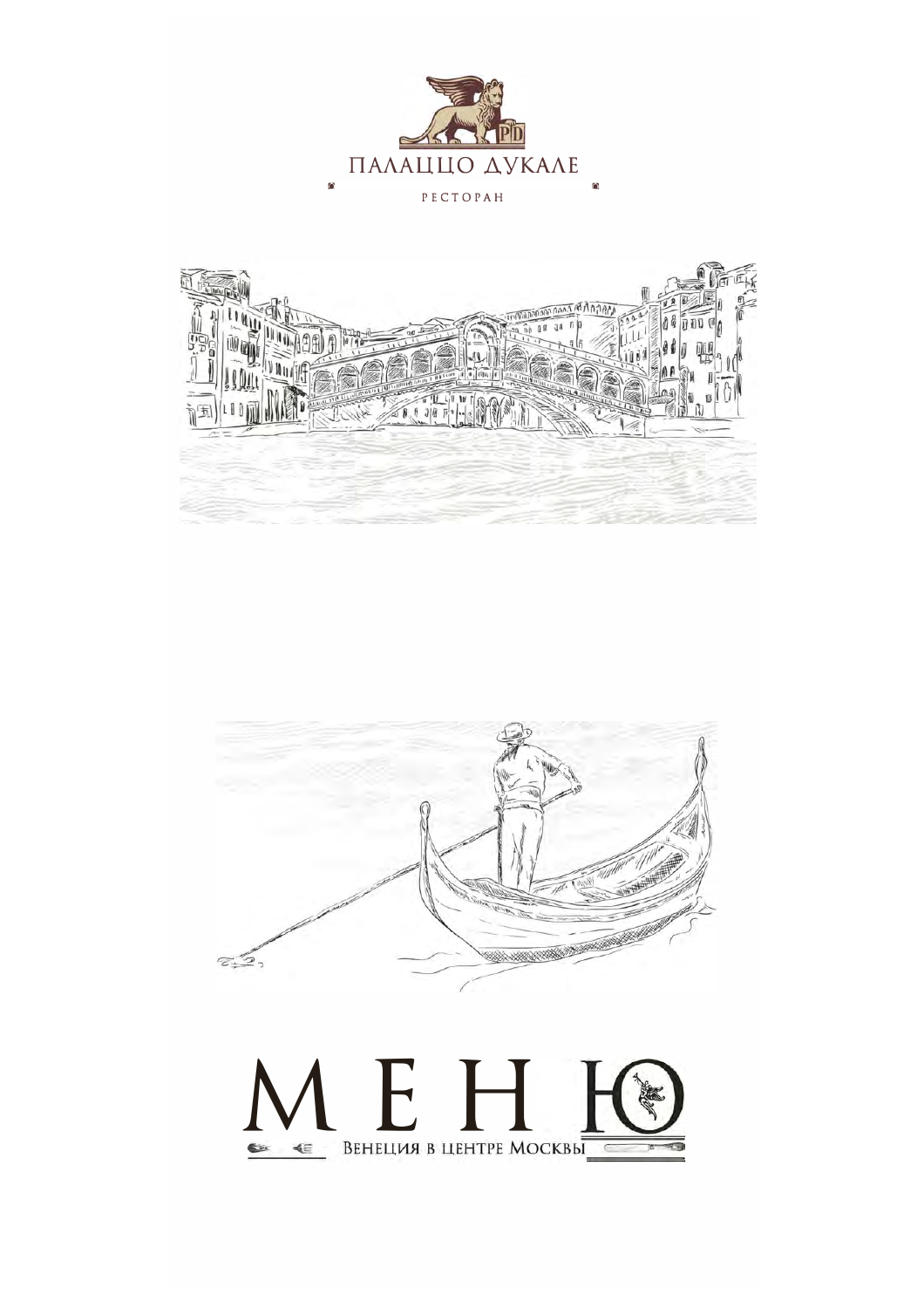### ГУРМЭ ПРЕДЛОЖЕНИЕ

**EXCLUSIVE GOURMET OFFER** 

| УСТРИЦЫ (СЕЗОН)                                 | 600P                         | ХАМОН ИБЕРИКО                    | 2500 ₽       |
|-------------------------------------------------|------------------------------|----------------------------------|--------------|
| Oysters (season)                                | 1 ШТ.                        | Iberico ham 5 lotas              | 50 GR        |
| ЧЕРНАЯ ИКРА                                     | 5700 P                       | <b>МОРСКОЙ ЁЖ (СЕЗОН)</b>        | 600P         |
| Black caviar                                    | 50 GR                        | sea urchin (when available)      | $1 \cup T$ . |
| КРАСНАЯ ИКРА                                    | 1000 ₽                       | СТЕЙК ВАГЮ ЯПОНСКИЙ              | 15000 P      |
| Red caviar                                      | 50 GR                        | ИЗ МРАМОРНОЙ ГОВЯДИНЫ            |              |
| ЧЕРНЫЙ ТРЮФЕЛЬ                                  | 500₽                         | Japanese Wagyu beef-steak        | 400 GR       |
| Black truffle                                   | 1 GR                         | У ЗАПЕЧЕННОГО КОЗЛЕНКА           | 23000P       |
| БЕЛЫЙ ТРЮФЕЛЬ (СЕЗОН)<br>White truffle (season) | 950 $\overline{P}$<br>$1$ GR | Half baby goat baked (pre-order) |              |
| САРДИНИЙСКАЯ БОТТАРГА                           | 600₽                         | ФАЛАНГА КРАБА НА ПАРУ            | 1600 ₽       |
| Sardinian bottarga                              | <b>10 GR</b>                 | Steamed king crab leg            | 3A 100 GR    |

## КАРПАЧЧО И КРУДО

| CARPACCIO AND CRUDO                                                                        |                    |  |
|--------------------------------------------------------------------------------------------|--------------------|--|
| ЛАНГУСТИНЫ КРУДО                                                                           | 2400P              |  |
| Raw whole Langoustines                                                                     | $100$ GR           |  |
| КРУДО ИЗ ЦЕЛОЙ РЫБЫ<br>ДОРАДО ИЛИ СИБАС<br>Dorago or Sea bass whole<br>raw fish crudo      | 1000₽<br>3A 100 GR |  |
| КАРПАЧЧО ИЗ ОСЬМИНОГА                                                                      | 2 500 ₽            |  |
| Octopus carpaccio                                                                          | 150 GR             |  |
| КАРПАЧЧО ИЗ ЛОСОСЯ                                                                         | 2000P              |  |
| Salmon carpaccio                                                                           | 140 GR             |  |
| КАРПАЧЧО ИЗ ТУНЦА                                                                          | 2400P              |  |
| Tuna carpaccio                                                                             | 140 GR             |  |
| КАРПАЧЧО ИЗ ГОВЯДИНЫ                                                                       | 2100₽              |  |
| Beef carpaccio                                                                             | 130 GR             |  |
| КАРПАЧЧО ИЗ ТЕЛЯТИНЫ<br>С БЕЛЫМИ ГРИБАМИ<br>Veal carpaccio with fried<br>porcini mushrooms | 2500₽<br>180 GR    |  |
| КАРПАЧЧО ИЗ СВЕКЛЫ                                                                         | 1100 P             |  |
| С СЫРОМ ФЕТА                                                                               | <b>150 GR</b>      |  |

Beetroot carpaccio with Feta cheese

### ГОРЯЧИЕ ЗАКУСКИ HOT APPETIZERS

| ДАРЫ МОРЯ НА СКОВОРОДЕ<br>Fried seafood on a pan                                                             | 3150P<br>280 GR |
|--------------------------------------------------------------------------------------------------------------|-----------------|
| БЕБИ КАЛЬМАРЫ<br>НА СКОВОРОДЕ<br>Fried baby squids on a pan                                                  | 2500P<br>240 GR |
| ГУСИНАЯ ПЕЧЕНЬ С СОУСОМ<br>ПОРТО И МАЛИНОЙ<br>Fried goose liver with Porto<br>sauce and raspberry            | 3500P<br>180 GR |
| <b>МОРСКИЕ ГРЕБЕШКИ</b><br>СО СПАРЖЕЙ<br>Fried scallops with asparagus                                       | 2800₽<br>250 GR |
| ЖАРЕНЫЕ АРТИШОКИ<br>СО СПАРЖЕЙ И МЯТОЙ<br>(ПО СЕЗОНУ)<br>Fried artichokes with garlic<br>and mint (seasonal) | 2400P<br>160 GR |
| ЖАРЕНЫЕ ОСЬМИНОГИ<br>СО СПАРЖЕЙ<br>Fried octopus with asparagus                                              | 3800₽<br>280 GR |
| СОТЕ ИЗ ВОНГОЛЕ<br>Vongole sauté with white wine                                                             | 2700₽<br>500 GR |
| БЕБИ ОСЬМИНОГИ<br><b>РОМАЦЦИНО</b><br>Baby squids alla romazzino                                             | 2200₽<br>200 GR |
| ЖАРЕНАЯ ЗЕЛЕНАЯ СПАРЖА<br>Fried asparagus                                                                    | 2400P<br>200 GR |

### СЕВИЧЕ & ТАРТАРЫ **CEVICHE & TARTARS**

СЕВИЧЕ ИЗ ЛОСОСЯ /  $2200P$ ДОРАДО / ТУНЦА / ГРЕБЕШКА 120 GR Cevice of salmon / dorado /<br>tuna / scallops ТАРТАР ИЗ ТУНЦА / ЛОСОСЯ 2500₽ Tartar of tuna / salmon 150 GR 3000 $\overline{P}$ ТАРТАР ИЗ МРАМОРНОЙ 150 GR **ГОВЯДИНЫ** Tartar of marbled beef

### ХОЛОДНЫЕ ЗАКУСКИ **& CAAATbI**

COOL ANTIPASTI & SALADS

| I₽<br>Ś.     | ОВОЩНОЙ САЛАТ «ТИНО»<br>Salad Tino: tomatoes, cucumbers,<br>red onion, cilantro                         | 1600 P<br>450 GR |
|--------------|---------------------------------------------------------------------------------------------------------|------------------|
| 2<br>Š.      | <b>МИКС САЛАТ</b><br>Mix salad with parmigiano                                                          | 1400₽<br>230 GR  |
|              | РУККОЛА САЛАТ<br>С КРЕВЕТКАМИ И АВОКАДО<br>Rocket salad with fried prawns, avocado                      | 2400₽<br>320 GR  |
| P<br>Š.      | САЛАТ С ДАРАМИ<br>МОРЯ НА ПАРУ<br>Salad with steamed seafood                                            | 2900₽<br>230 GR  |
| P<br>Š.      | «ВИТЕЛЛО ТОННАТО»<br>«Vitello tonnato»                                                                  | 1450P<br>250 GR  |
| þ            | ПАРМСКАЯ ВЕТЧИНА С ДЫНЕЙ<br>Parma ham with melon                                                        | 1450 ₽<br>230 GR |
| ź.           | <b>БУРРАТА</b><br>Burrata cheese with sweet tomatoes                                                    | 1800₽<br>350 GR  |
| ð<br>Ś.      | <b>КАПРЕЗЕ</b><br>Caprese: mozzarella, sweet<br>tomatoes, basil                                         | 1600 ₽<br>280 GR |
| ₽<br>Ś.      | КОКТЕЙЛЬ ИЗ КРЕВЕТОК<br>Prawns cocktail with red caviar                                                 | 2200₽<br>250 GR  |
|              | МАРИНОВАННЫЙ ЛОСОСЬ<br>Marinated salmon                                                                 | 2000₽<br>180 GR  |
| 2<br>Ş       | САЛАТ ИЗ ОСЬМИНОГОВ<br>С АРТИШОКАМИ (ПО СЕЗОНУ)<br>Salad with octopus, artichokes, arugula              | 3500 P<br>250 GR |
| ₽<br>Š.<br>₽ | САЛАТ ИЗ АРТИШОКОВ<br>С БОТТАРГА (ПО СЕЗОНУ)<br>Fresh artichokes salad with<br>bottarga (market offer)  | 3000₽<br>110 GR  |
| Ś.<br>P<br>Ś | РУККОЛА САЛАТ<br>С КРЕВЕТКАМИ<br>И БЕЛЫМИ ГРИБАМИ<br>arugula salad with prawns<br>and porcini mushrooms | 2900P<br>440 GR  |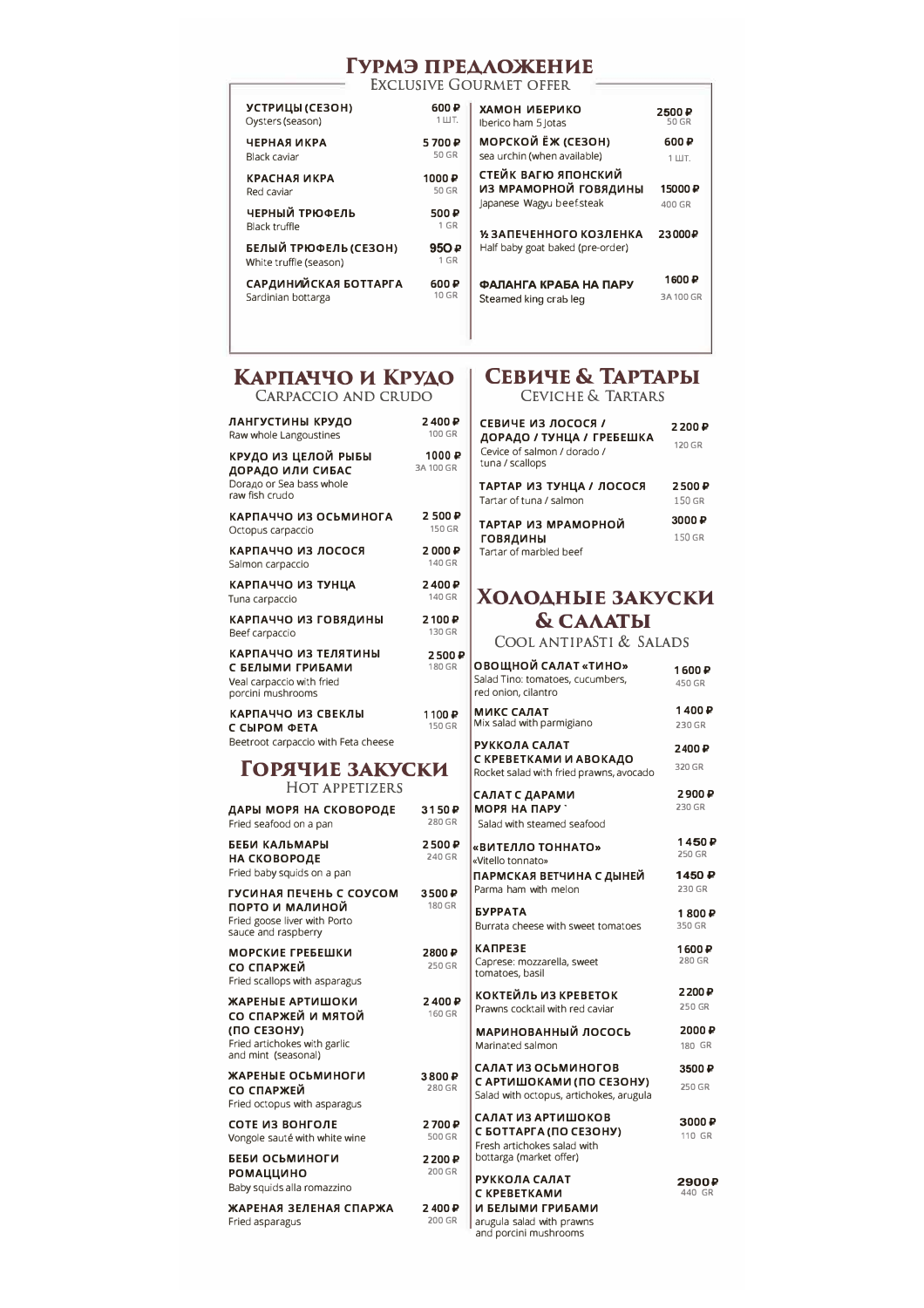# ПИЦЦА

PIZZA

| <b>ПИЦЦА РОLPO</b><br>с осьминогом | 3000P<br>380 GR   |  |
|------------------------------------|-------------------|--|
| Pizza with octopus                 |                   |  |
| ПИЦЦА «АТОМНАЯ                     | 2200 <sub>P</sub> |  |
| <b>БОМБА» С МОЦАРЕЛЛОЙ</b>         | 450 GR            |  |
| И АРОМАТОМ ТРЮФЕЛЯ                 |                   |  |
| Pizza "Atomic bomb"                |                   |  |
| ПИЦЦА «МАРГАРИТА»                  | 1300P             |  |
| Pizza "Margherita"                 | 250 GR            |  |
| ПИЦЦА «ЧЕТЫРЕ                      | 2000 ₽            |  |
| СЫРА» С ГРУШЕЙ                     | 450 GR            |  |
| Pizza "Quattro formaggi" with pear |                   |  |

# СУПЫ

SOUP

| СУП РЫБНЫЙ С ДАРАМИ<br>МОРЯ ПО-САРДИНСКИ<br>Seafood soup sardinian style              | 2800₽<br><b>400 M A</b>      |
|---------------------------------------------------------------------------------------|------------------------------|
| СУП ИЗ БЕЛЫХ ГРИБОВ<br>с перловкой<br>soup with porcini mushrooms<br>and pearl barley | 1500 <sub>P</sub><br>250 МЛ  |
| СУП ИЗ ЗЕЛЕНОЙ СПАРЖИ<br>C KPEBETKAMU<br>Asparagus soup and prawns                    | 1800 ₽<br>250 M/I            |
| СУП ИЗ ТОМАТОВ<br>ПО-ТОСКАНСКИ<br>Toscana style tomato soup                           | 1100P<br>250 M/I             |
| СУП ИЗ КРАБА ОТ ШЕФА<br>Crab soup                                                     | 3500P<br>300 M.A             |
| <b>MUHECTPOHE</b><br>Minestrone                                                       | 1100 <sub>P</sub><br>250 M.Л |

## ПАСТА

### HARD WHEAT PASTA

| ПЕННЕ С ВОДКОЙ<br>И ЧЕРНОЙ ИКРОЙ<br>penne with vodka and black caviar                                                | 7900 P<br>390 GR            |
|----------------------------------------------------------------------------------------------------------------------|-----------------------------|
| СПАГЕТТИ С БЕБИ<br><b>ОСЬМИНОГАМИ</b><br>Spaghetti with baby octopus                                                 | 2500₽<br>320 GR             |
| ЛИНГВИНИ С ЛОБСТЕРОМ<br>В РОЗОВОМ СОУСЕ<br>Linguini with lobster in pink sauce                                       | 4800 <sub>₽</sub><br>300 GR |
| СПАГЕТТИ «ТИНО»<br>С СИБАСОМ И БОТТАРГОЙ<br>Spaghetti «From Chef Tino»<br>with sea-bass and bottarga                 | 3000 <sub>P</sub><br>270 GR |
| СПАГЕТТИ С ДАРАМИ МОРЯ<br>Seafood spaghetti                                                                          | 3000 ₽<br>350 GR            |
| СПАГЕТТИ ВОНГОЛЕ<br>Spaghetti with clams                                                                             | 2900P<br>400 GR             |
| CПАГЕТТИ «AGLIO E OLIO»<br>Spaghetti «Aglio e olio»                                                                  | 1400 ₽<br>270 GR            |
| ПЕННЕ С КРЕВЕТКАМИ<br>и цукини<br>Penne with prawns, zucchini<br>and cherry tomatoes                                 | 2400P<br>350 GR             |
| СПАГЕТТИ С МРАМОРНОЙ<br>ГОВЯДИНОЙ И БЕЛЫМИ<br><b>ГРИБАМИ</b><br>Spaghetti with marbled beef<br>and porcini mushrooms | 2700₽<br>330 GR             |
| СПАГЕТТИ БОЛОНЬЕЗЕ<br>Spaghetti bolognese                                                                            | 1900₽<br>350 GR             |

| ₽      | ПИЦЦА С ДАРАМИ МОРЯ                                         | 2900P           |
|--------|-------------------------------------------------------------|-----------------|
| R      | Pizza with seafood                                          | 400 GR          |
| ₽      | ПИЦЦА ПЕППЕРОНИ ОСТРАЯ                                      | 1500P           |
| R      | Pizza Peperoni spicy                                        | 330 GR          |
| ₽      | ПИЦЦА С БЕЛЫМИ ГРИБАМИ                                      | 2500P           |
| R      | Pizza with porcini mushrooms,                               | 350 GR          |
| ₽<br>R | ПИЦЦА С ПАРМСКОЙ<br><b>ВЕТЧИНОЙ</b><br>Pizza with narma ham | 2500P<br>330 GR |

# **РИЗОТТО**

| <b>RISOTTO</b>                                                                                                          |                   |
|-------------------------------------------------------------------------------------------------------------------------|-------------------|
| РИЗОТТО С БЕЛЫМИ<br><b>ГРИБАМИ</b><br>Risotto with porcini mushrooms                                                    | 2 500 ₽<br>350 GR |
| РИЗОТТО С КРАБОМ<br>Risotto with king crab                                                                              | 2900₽<br>350 GR   |
| ЧЕРНОЕ РИЗОТТО<br>С ДАРАМИ МОРЯ<br>Black seafood risotto                                                                | 2500₽<br>350 GR   |
| РИЗОТТО С ЛАНГУСТИНАМИ,<br>КРЕВЕТКАМИ И ШАФРАНОМ<br>Risotto with langoustines,<br>prawns and saffron                    | 5000P<br>350 GR   |
| РИЗОТТО С АРТИШОКАМИ<br>И БОТТАРГА (ПО СЕЗОНУ).<br>Risotto with artichokes and<br>bottarga (seasonal)                   | 2 900 ₽<br>300 GR |
| РИЗОТТТО С ОВОЩАМИ<br>Risotto with vegetables                                                                           | 1 700 P<br>350 GR |
| <b>РАВИОЛИ</b>                                                                                                          |                   |
| И ДОМАШНЯЯ                                                                                                              |                   |
| <b>ЛАПША</b>                                                                                                            |                   |
| RAVIOLI AND HOMEMADE PASTA                                                                                              |                   |
| РАВИОЛИ С РИКОТТОЙ<br>И ШПИНАТОМ<br>Ravioli with Ricotta and spinach                                                    | 1800 ₽<br>240 GR  |
| ЧЕРНЫЕ РАВИОЛИ<br>С ОМАРОМ И СПАРЖЕЙ<br>Black ravioli with lobster and asparagus                                        | 3 900 ₽<br>260 GR |
| ТАЛЬОЛИНИ ПОД СОУСОМ<br>из помидоров<br>Tagliolini with fresh tomatoes and basil                                        | 1600₽<br>330 GR   |
| ГАЛЬОЛИНИ С КРАБОМ<br>Tagliolini with crab                                                                              | 2900₽<br>380 GR   |
| ТАЛЬОЛИНИ ИЛИ РИЗОТТО<br>С АРОМАТОМ ТРЮФЕЛЯ<br>Tagliolini or risotto with truffle<br>aroma Served in Pecorino basket    | 1500₽<br>260 GR   |
| ТАЛЬОЛИНИ С РАГУ<br>ИЗ КОЗЛЕНКА<br>Tagliolini with stewed baby<br>goat, artichokes                                      | 2500₽<br>360 GR   |
| ТАЛЬЯТЕЛЛЕ С ЛОСОСЕМ<br>В РОЗОВОМ СОУСЕ<br>Tagliatelle with salmon and pink sauce                                       | 2300₽<br>300 GR   |
| ПАППАРДЕЛЛЕ<br>С БЕЛЫМИ ГРИБАМИ.<br>РУККОЛОЙ И ЧЕРРИ<br>Pappardelle with porcini mushrooms,<br>arugula, cherry tomatoes | 2500₽<br>330 GR   |
| ТАЛЬЯТЕЛЛЕ С РАГУ<br>ИЗ ТЕЛЯТИНЫ<br>Roman style tagliatelle with veal ragout                                            | 1700₽<br>300 GR   |

ПАППАРДЕЛЛЕ С БЕЛЫМИ ГРИБАМИ И ЧЕРНЫМ ТРЮФЕЛЕМ 3г

3 200₽ 300 GR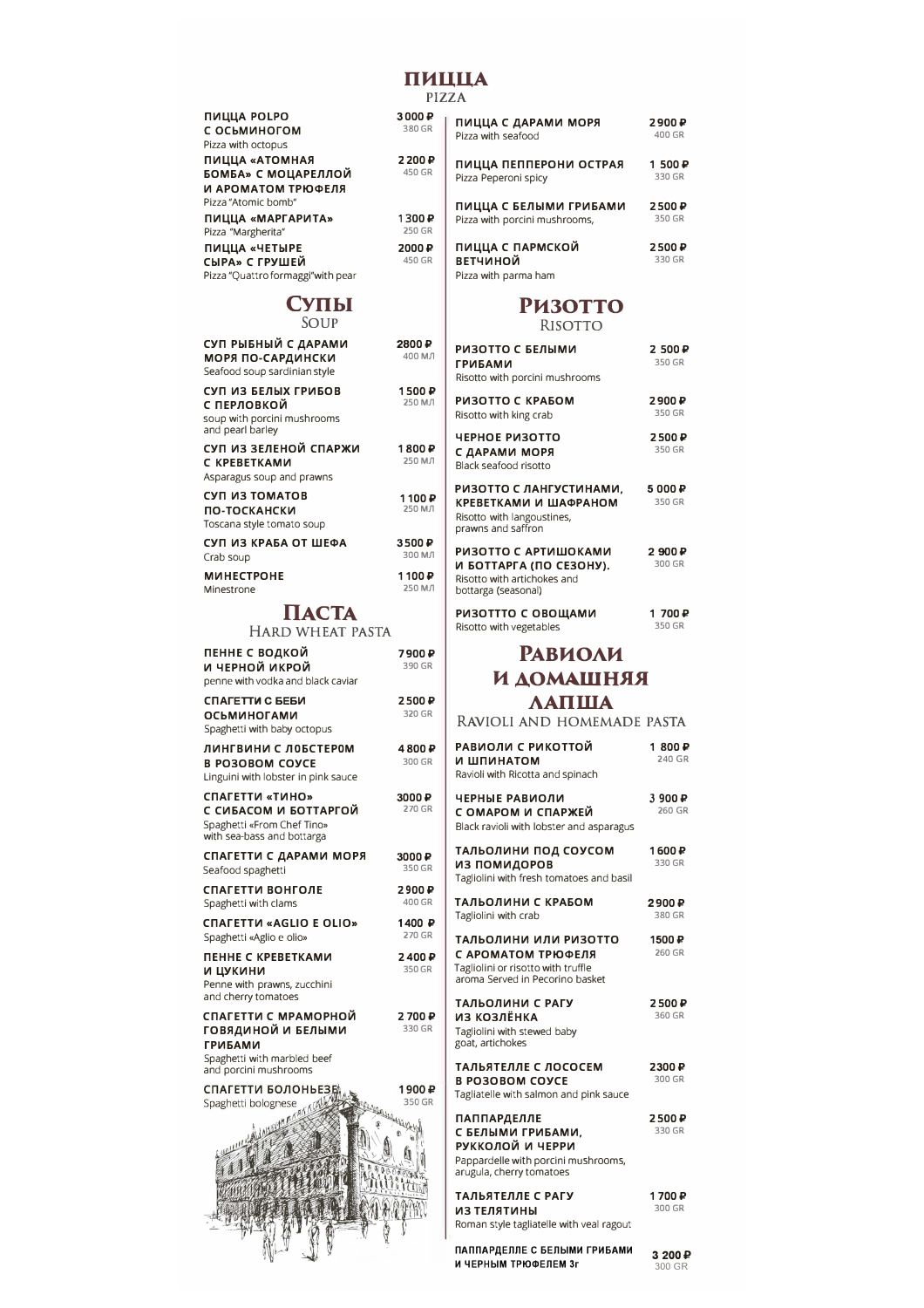# СВЕЖАЯ РЫБА **ЦЕЛИКОМ**

WHOLE FISH AND SHELLFISH, MARKET OFFER<br>LIFHA 34 100 GR PRICEFOR 100 GR

| LIENA SA 100 GR FRICEFOR 100 GR                      |                   |
|------------------------------------------------------|-------------------|
| СИБАС ИЛИ ДОРАДО<br>Sea bass or dorado               | 1000 ₽            |
| ДИКИЙ СИБАС<br>Wild sea hass                         | 1 200 ₽           |
| ТЮРБО<br>Turbot                                      | 1250P             |
| морской язык<br>Fresh sole                           | 1250P             |
| ЖИВОЙ ОМАР (сезон)<br>Fresh lobster (when available) | 1900 <sub>₽</sub> |
| <b>ЛАНГУСТИНЫ</b><br>Langoustines whole              | 2200P             |
| ТЮРБО ДИКОЕ<br>Turbot wild                           | 1 700 ₽           |
| СПОСОБ ПРИГОТОВЛЕНИЯ<br><b>Cooking method</b>        |                   |
| ЗАПЕЧЁННАЯ В СОЛИ<br>Baked in salt crust             | 200₽              |
| <b>ЖАРЕННАЯ</b><br>НА СКОВОРОДЕ<br>Fried with garlic | 200₽              |
| ПО-СИЦИЛИЙСКИ<br>Sicilian style, baked vegetables    | 1000P             |
| <b>ACQUA PAZZA</b><br>White wine, olives, capers     | 500₽              |

### МЯСО **MFAT**

| КОЗЛЁНОК, ТУШЕНЫЙ<br>С АРТИШОКАМИ<br>Young goat stewed with<br>artichokes, potatoes                                                                            | 4000 <sub>₽</sub><br>400 GR     |
|----------------------------------------------------------------------------------------------------------------------------------------------------------------|---------------------------------|
| ТЕЛЯЧЬИ ЩЕЧКИ С ПЮРЕ<br>Veal cheeks, stewed with vegetables                                                                                                    | 2900 <sub>₽</sub><br>500/350 GR |
| ОССОБУКО<br>С КАРТОФЕЛЬНЫМ ПЮРЕ<br>Veal Ossobuco                                                                                                               | 2900P<br>500/350 GR             |
| ФИЛЕ МРАМОРНОЙ<br>ГОВЯДИНЫ «РОССИНИ»<br>С ГУСИНОЙ ПЕЧЕНЬЮ<br>И ТРЮФЕЛЕМ В СОУСЕ ПОРТО<br>Marbled beef fillet Rossini with<br>goose liver, truffle, Porto sauce | 5900 P<br>200/<br>50/<br>100 GR |
| ФИЛЕ МРАМОРНОЙ<br>ГОВЯДИНЫ НА ГРИЛЕ<br>Grilled marbled beef fillet                                                                                             | 4500₽<br>200/100 GR             |
| ФИЛЕ МРАМОРНОЙ<br>ГОВЯДИНЫ С БЕЛЫМИ<br><b>ГРИБАМИ</b><br>Grilled marbled beef fillet<br>with porcini mushrooms                                                 | 5000P<br>300/100 GR             |
| ТЕЛЯЧЬЯ ПЕЧЕНЬ<br>ПО-ВЕНЕЦИАНСКИ<br>Veal liver venetian style                                                                                                  | 2900₽<br>200/100 GR             |
| ТЕЛЯТИНА НА КОСТОЧКЕ<br>Fried yeal on the bone<br>with butter and sage                                                                                         | 4 000₽<br>200/100 GR            |
| ЯГНЁНОК НА КОСТОЧКЕ.<br>ЖАРЕНЫЙ С ЧЕСНОКОМ<br>Lamb chops with garlic and rosemary                                                                              | 4200₽<br>200/100 GR             |
| ЖАРЕНЫЙ ФЕРМЕРСКИЙ<br><b>ЦЫПЛЕНОК</b><br>Baby chicken baked with<br>garlic, potatoes, rosemary                                                                 | 2000₽<br>250/100 GR             |
| ФИЛЕ МРАМОРНОЙ ГОВЯДИНЫ<br>С ЗЕЛЕНЫМ ПЕРЦЕМ<br>Marbled beef fillet with green pepper                                                                           | 4900₽<br>350 GR                 |

# **РЫБА**

| FISH                                                                                                                                                         |                                |  |  |
|--------------------------------------------------------------------------------------------------------------------------------------------------------------|--------------------------------|--|--|
| ЛОСОСЬ С СОУСОМ<br>ИЗ ШАМПАНСКОГО,<br>ПОДАЕТСЯ СО ШПИНАТОМ<br>И КАРТОФЕЛЬНЫМ ПЮРЕ<br>Salmon with champagne sauce, served<br>with spinach and mashed potatoes | 3000₽<br>280 GR                |  |  |
| ТУНЕЦ А-ЛА ТИНО<br>НА БАКЛАЖАНЕ С МИНИ<br><b>ОВОЩНЫМ САЛАТОМ</b><br>Tuna Ala Tino on the eggplant<br>with a vegetable salad                                  | 1950₽<br>280 GR                |  |  |
| морской язык,<br>ЗАПЕЧЕННЫЙ С ПАРМЕЗАНОМ<br>Baked sole fish with parmigiano cheese                                                                           | 1400 ₽<br><b>FOR</b><br>100 GR |  |  |
| МОРСКОЙ ЧЁРТ, ЖАРЕНЫЙ<br>С БЕЛЫМИ ГРИБАМИ<br>Fried monkfish with porcini mushrooms                                                                           | 4200P<br>330 GR                |  |  |
| МОРСКОЙ ЧЕРТ ЛИВОРНЕЗЕ<br>Livornese style monkfish                                                                                                           | 4000₽<br>480 GR                |  |  |
| СВЕЖИЙ ЛОСОСЬ НА ГРИЛЕ<br>Grilled salmon with zucchini                                                                                                       | 2700 <sub>P</sub><br>280 GR    |  |  |
| ЖАРЕННЫЕ КРЕВЕТКИ<br>С ЧЕСНОКОМ И ЦУКИНИ<br>Fried prawns with garlic                                                                                         | 2700₽<br>330 GR                |  |  |
| КРЕВЕТКИ ТЕМПУРА<br>С ВАСАБИ СОУСОМ<br>Shrimps tempura with wasabl sauce                                                                                     | 2700₽<br>250 GR                |  |  |
| ТУНЕЦ НА ГРИЛЕ<br>по-сицилийски<br>Sicilian style grilled tuna                                                                                               | 3200₽<br>290 GR                |  |  |
| ЖАРЕНЫЕ КРЕВЕТКИ С ЗЕЛЕНЫМ<br>ПЕРЦЕМ-ГОРОШКОМ<br>В СЛИВОЧНОМ СОУСЕ<br>Prawns with green pepper                                                               | 2800P<br>250 GR                |  |  |
| ГАРНИР                                                                                                                                                       |                                |  |  |
| Garnish                                                                                                                                                      |                                |  |  |
| ШПИНАТ<br>Fried spinach with garlic                                                                                                                          | 600P<br>100 GR                 |  |  |
| <b>БРОККОЛИ</b><br>Fried broccoli with garlic                                                                                                                | 600₽<br>100 GR                 |  |  |
| КАРТОФЕЛЬ С РОЗМАРИНОМ<br>Baked potatoes                                                                                                                     | 600₽<br>150 GR                 |  |  |
| КАРТОФЕЛЬНОЕ ПЮРЕ<br>Mashed potatoes                                                                                                                         | 600₽<br>150 GR                 |  |  |
| ОВОЩИ НА ГРИЛЕ ИЛИ НА ПАРУ<br>Grilled/steamed vegetables                                                                                                     | 1200₽<br>200 GR                |  |  |
| СПАРЖА НА ГРИЛЕ<br>Asparagus grilled                                                                                                                         | 1200₽<br>100 GR                |  |  |
| Сыры<br><b>CHEESE</b>                                                                                                                                        |                                |  |  |
| <b>ПАРМЕЗАН</b><br>Parmigiano reggiano                                                                                                                       | 1100₽<br>100 GR                |  |  |
| <b>ПЕКОРИНО</b><br>Pecorino sardo                                                                                                                            | 1400₽<br>100 GR                |  |  |
| <b>ACCOPTIO</b><br>ИЗ ИТАЛЬЯНСКИХ СЫРОВ<br>Italian Cheese platter                                                                                            | 2200₽<br>450 GR                |  |  |
| <b>ГОРГОНЗОЛА</b><br>Gorgonzola                                                                                                                              | 850₽<br>100 GR                 |  |  |
| <b>АЗИАГО</b><br>Asiago                                                                                                                                      | 800₽<br>100 GR.                |  |  |
|                                                                                                                                                              | Vine                           |  |  |
|                                                                                                                                                              |                                |  |  |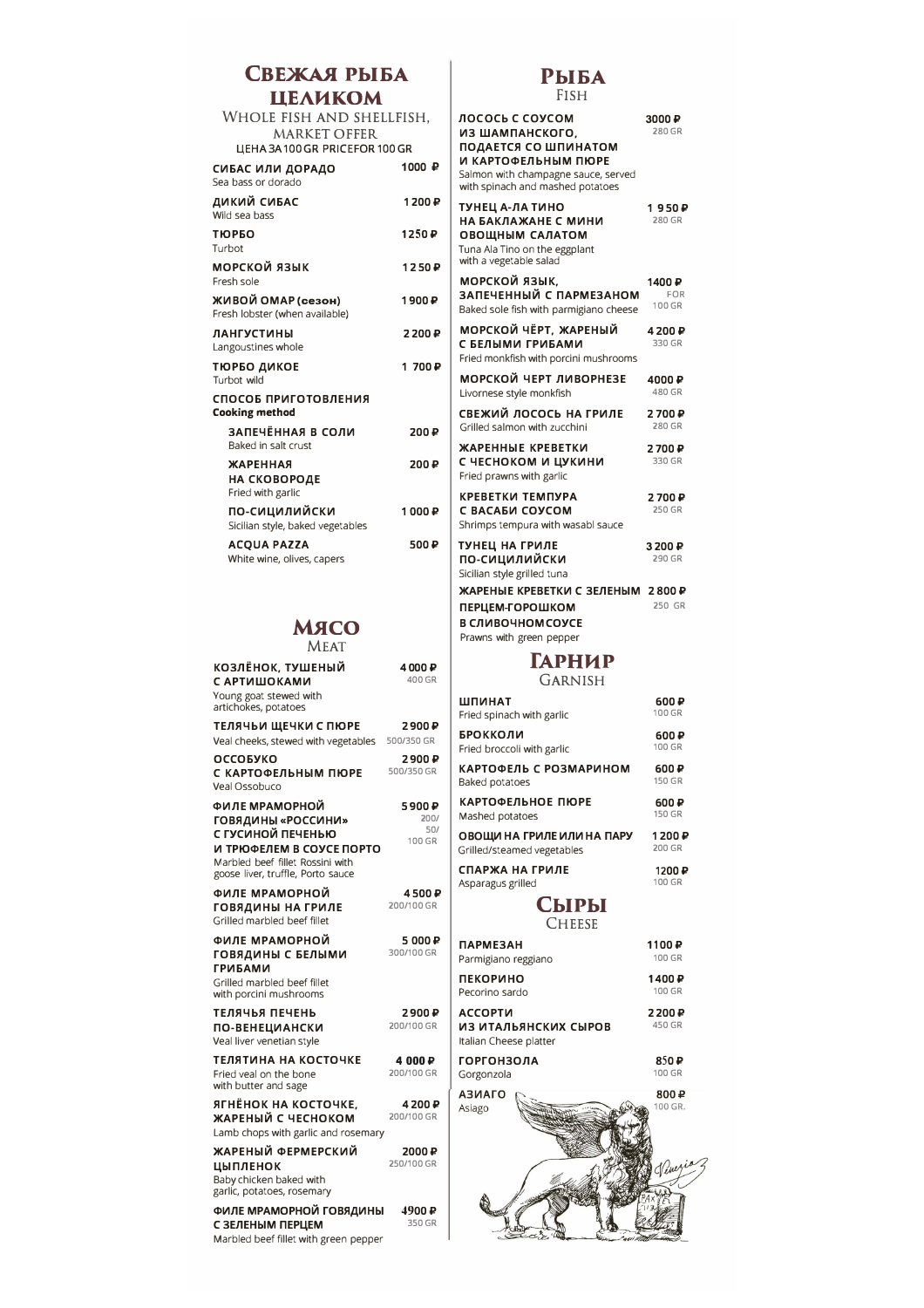# **BOAA M COKM**<br>WATER AND **JUICES**

| VYALER AIND JUIULU                                                                                                              |                                   |
|---------------------------------------------------------------------------------------------------------------------------------|-----------------------------------|
| SAN PELLEGRINO.<br><b>PANNA</b>                                                                                                 | 480₽<br>500 M.D                   |
| <b>ACQUA MINERALE</b><br>«LAURETANA»                                                                                            | $450P$ 800 $P$<br>330 M J 750 M J |
| КОКА КОЛА /<br>СПРАЙТ / ФАНТА<br>Cola/Sprite / Fanta                                                                            | 400₽<br>330 M/I                   |
| ТОНИК / ДЖИНДЖЕР ЭЛЬ<br>Tonic / Ginger ale                                                                                      | 400₽<br>250 M/I                   |
| СОКИ: ЯБЛОКО, ВИШНЯ,<br>ПЕРСИК, ТОМАТ,<br>АПЕЛЬСИН, АНАНАС<br>Bottled juice: apple, cherry,<br>peach, tomato, orange, pineapple | 400₽<br>200 M/I                   |
| МОРС ИЗ МАЛИНЫ ИЛИ<br>ЧЕРНОЙ СМОРОДИНЫ<br>Home made raspberry<br>or blackcurrant fruit drink                                    | 1300₽<br>$1 \pi$                  |

## Пиво

**BEER** 

| <b>CLAUSTHALER 0 % ALC</b> | 500₽<br><b>RM033</b> |
|----------------------------|----------------------|
| <b>BUDVAR BUDWEISER</b>    | 500₽<br>330 M J      |
| <b>LEFFE BLONDE</b>        | 500₽<br>330 M/I      |
| <b>LEFFE BRUNE</b>         | 500₽                 |
|                            | 330 M J              |
| PERONI NASTRO AZZURO       | 600₽                 |
|                            | 330 M A              |

# **КОКТЕЙЛИ**

| ЛОНГ АЙЛЕНД             | 1 200 ₽    |
|-------------------------|------------|
| Long island             | 235/15 M/I |
| <b>МАРГАРИТА</b>        | 800₽       |
| Margarita               | 125 МЛ     |
| мохито клубничный       | 1 000 ₽    |
| Strawberry mojito       | 400 МЛ     |
| КРОВАВАЯ МЭРИ           | 700₽       |
| Bloody Mary             | 250 M/I    |
| мохито                  | 900₽       |
| Mojito                  | 400 МЛ     |
| МОХИТО МАЛИНОВЫЙ        | 1200₽      |
| Raspberry mojito        | 400 МЛ     |
| <b>НЕГРОНИ</b>          | 900₽       |
| Negroni                 | 150 МЛ     |
| СГРОПИНО                | 1 200 ₽    |
| Caranina: Iamancarhatta | 220 M A    |

Spropino: lemonsorbetto, 220 MJ<br>champagne, vodka

### **АПЕРИТИВЫ** APERITIF

| БЕЛЛИНИ ПЕРСИК                                                     | $1500 \, \text{P}$ |
|--------------------------------------------------------------------|--------------------|
| «Bellini»                                                          | RM 005             |
| ФРАГОЛИНО КЛУБНИКА                                                 | 1500₽              |
| «Fragolino»                                                        | 300 M/I            |
| РОССИНИ МАЛИНА                                                     | 1800₽              |
| «Rossini»                                                          | 300 M/I            |
| кир роял                                                           | 1300₽              |
| Kir royale prosecco cassis                                         | 150 МЛ             |
| МАРТИНИ БЬЯНКО,<br>РОССО ИЛИ ДРАЙ<br>Martini bianco, rosso, or dry | 500₽<br>100 МЛ     |
| <b>КАМПАРИ</b>                                                     | 600₽               |
| Campari                                                            | 100 МЛ             |
| АПЕРОЛЬ ШПРИЦ                                                      | 900₽               |
| <b>Aperol Spritz</b>                                               | 170 МЛ             |

# **МИЛКШЕЙКИ**

MILKSHAKES

| молочный         | 500 P   |
|------------------|---------|
| Dairy            | 250 M/I |
| ШОКОЛАДНЫЙ       | 500₽    |
| Chocolate        | 250 M/I |
| клубничный       | 500 P   |
| Strawberry       | 250 M/I |
| <b>МАЛИНОВЫЙ</b> | 500₽    |
| Crimson          | 250 M/I |
| <b>БАНАНОВЫЙ</b> | 500 P   |
| Banana           | 250 M/I |

### **ГОРЯЧИЕ НАПИТКИ** HOT DRINKS

| ОБЛЕПИХА С ГРУШЕЙ<br>Seabuckthorn with pear | 700₽<br>650 МЛ  |
|---------------------------------------------|-----------------|
| КЛЮКВА С МЕДОМ<br>Cranberry with honey      | 700₽<br>650 МЛ  |
| ягодный микс<br>Berry mix                   | 1400₽<br>650 МЛ |
| <b>СОГРЕВАЮЩИЙ</b><br>Warming               | 700₽<br>650 МЛ  |

# СВЕЖЕВЫЖАТЫЕ СОКИ

FRESHLY SQUEEZED JUICES

| <b>AHAHAC</b>                       | 1200₽            | <b>ГРЕЙПФРУТ</b>       | 920P            | <b>СЕЛЬДЕРЕЙ</b> | 950P           |
|-------------------------------------|------------------|------------------------|-----------------|------------------|----------------|
| Pineapple                           | 250 M/I          | Grapefruit             | 250 МЛ          | Celery           | 250 МЛ         |
| <b>АПЕЛЬСИН</b>                     | 950₽             | <b>МОРКОВЬ</b>         | 750₽            | ЯБЛОКО           | 950 $\sqrt{ }$ |
| Orange                              | 250 МЛ           | Carrot                 | 250 МЛ          | Apple            | 250 МЛ         |
| <b><i>FPAHAT</i></b><br>Pomegranate | 1700₽<br>250 M/I | <b>TOMAT</b><br>Tomato | 1250₽<br>250 МЛ |                  |                |

### СМУЗИ SMOOTHIES

| АВОКАДО, ЛАТУК, СЕЛЬДЕРЕЙ<br>Avocado lettuce celery                           | 1200 ₽ | АРТИШОКИ, ОГУРЦЫ, РУККОЛА<br>Artichokes Arugula cucumber                                  | 1400P |
|-------------------------------------------------------------------------------|--------|-------------------------------------------------------------------------------------------|-------|
| ШПИНАТ, ОГУРЕЦ,<br>СЕЛЬДЕРЕЙ, КИНЗА<br>Spinach, cucumber, celery,<br>cilantro | 1200₽  | ЗЕЛЕНОЕ ЯБЛОКО, ОГУРЦЫ,<br>СЕЛЬДЕРЕЙ, ИМБИРЬ<br>Green apple, Cucumbers, celery,<br>ginger | 1100P |